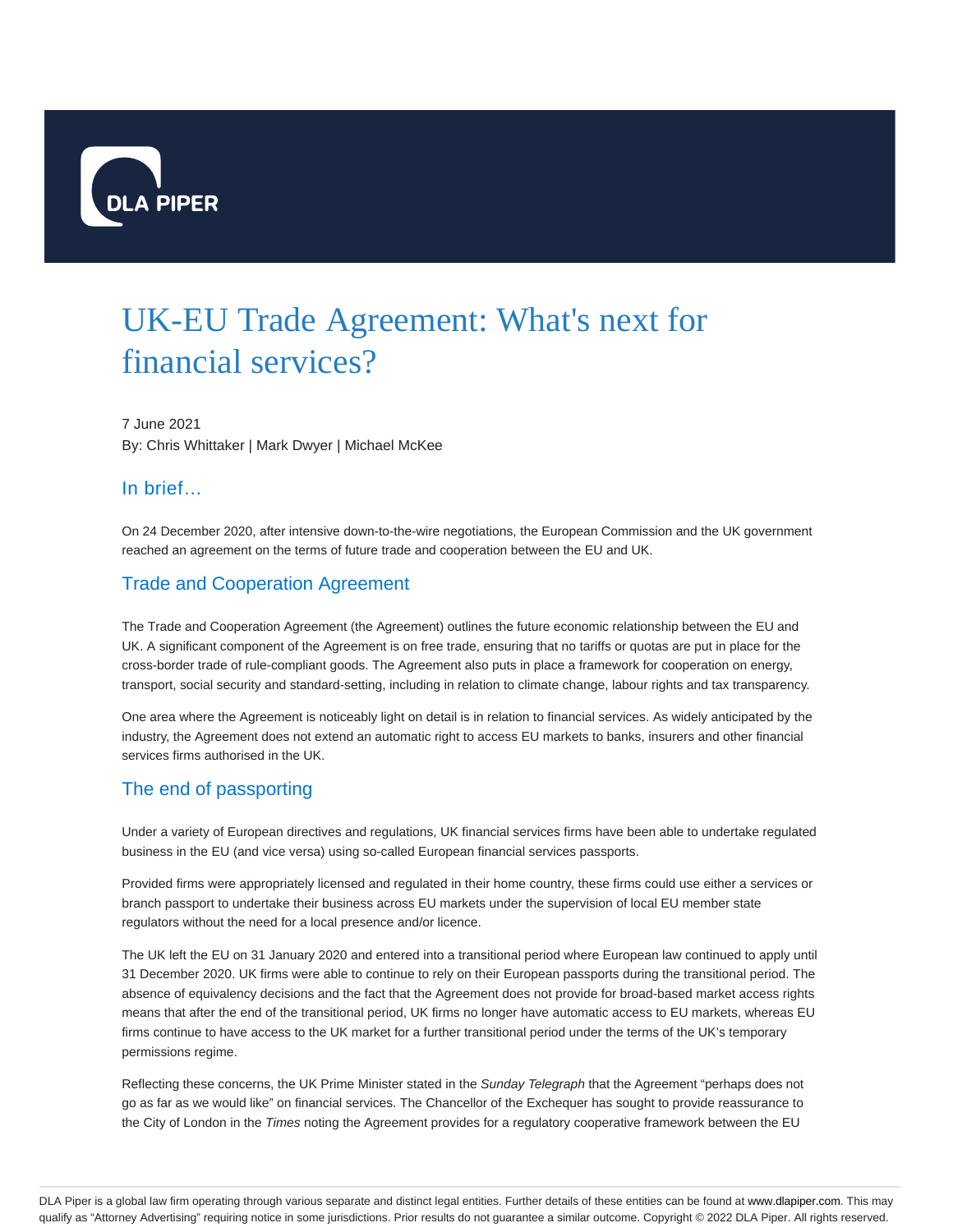and UK while giving the UK the opportunity to regulate "a little bit differently" than it has done in the past.

### Financial services in the Agreement

The Agreement commits both the UK and EU to maintain their markets as being open on a non-discriminatory basis to firms in the UK and EU provided these firms are appropriately established in the relevant country. The parties to the Agreement also commit to ensuring that internationally agreed standards in the financial services sector are implemented and applied in their territories.

Financial services are expressly excluded in the Agreement from the most-favoured nation clause in terms of any future trade deal with a third country. Financial services are also excluded from the provisions in the Agreement on services more generally and from the requirement to review trade in services and investment relations in the future.

As noted by the Chancellor, both the EU and the UK committed in the Agreement to establishing a Memorandum of Understanding, by March 2021, for establishing a framework for regulatory cooperation on financial services. UK and EU regulators already have a range of memoranda of understanding. For example, the Financial Conduct Authority has a memorandum of understanding in place with the European Securities and Markets Authority (ESMA) as well as national EU regulators covering supervisory cooperation, enforcement and information exchange. The Agreement's proposed Memorandum of Understanding should build on the existing good work of EU and UK regulators in terms of fostering cooperation.

The Agreement commitment to a Memorandum of Understanding does fall short, however, of the provisions of other such free trade agreements. For example, the free trade agreement between the EU and Japan expressly put in place regulatory cooperation measures in the free trade agreement itself.

Unsurprisingly, both the UK and EU have also preserved their respective rights to put in place measures for prudential reasons (being the "prudential carve-out"). This prudential carve-out permits the Bank of England and the European Central Bank to act independently of one another when acting to preserve financial stability and/or the integrity of financial markets.

### What about equivalency decisions?

The Agreement does not include any decisions under equivalency frameworks for the financial services industry. Decisions on equivalency are unilateral decisions and not subject to negotiation. This is the case both for financial services and other areas such as data protection.

Generally, certain legislative frameworks in both the UK and the EU allow for third countries to be assessed as having "equivalent" legislative safeguards and standards. Where such a decision is reached, market access arrangements open up for firms to do cross-border business between the UK/EU and those third countries. Since 1 January 2021, the UK is considered a third country under EU law. Similarly, the UK now considers the EEA member states as third countries for the purposes of market access. Under this framework it is the European Commission and HM Treasury that may make such an equivalency decision about a third country's legislative framework.

In the absence of passporting rights, equivalency decisions are sometimes seen as a way of replicating the ease of crossborder business that previously was the status quo. The application of an equivalence regime is a very different proposition to the ease of market access provided by passporting. Financial services are regulated by a range of laws across the EU with few containing substantive equivalence regimes which enable third country firms to provide services to local customers/counterparties without local authorisation. The ability of UK firms to operate in the EU under equivalency decisions and vice versa is much more limited than the soon-to-end passporting arrangements. Importantly, equivalency decisions may also be withdrawn unilaterally on very short notice.

# Equivalency decisions to date

There are around 40 areas where the EU may consider the UK regulatory framework as equivalent in respect to financial services.

In September 2020, the European Commission made one such decision with respect to central counterparties (CCPs).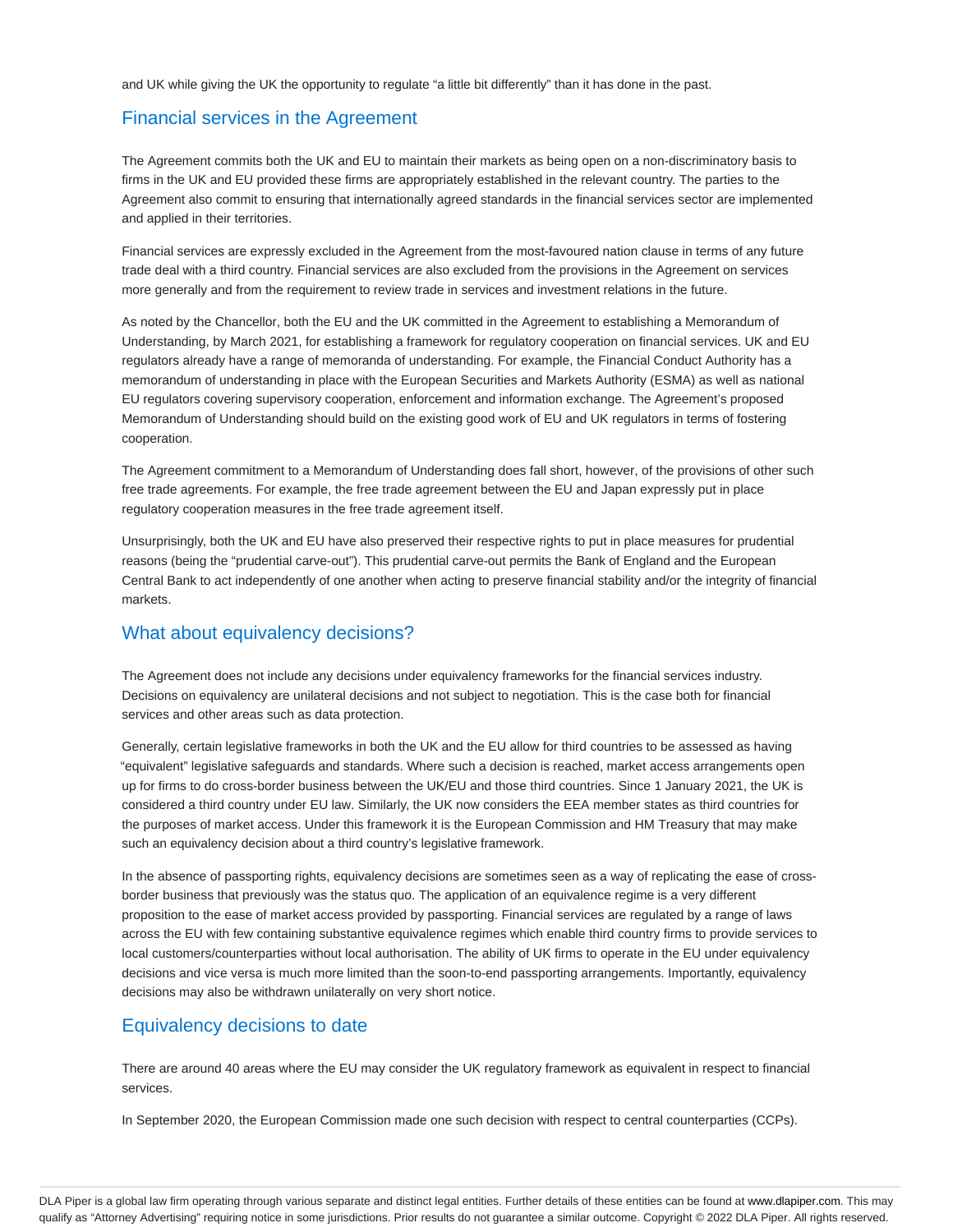ESMA then proceeded to determine that the three UK-based CCPs should be recognised as third country Central Counterparties (TC-CCPs). As TC-CCPs, they continue to be eligible to provide their services in the EU following the end of the transition period on 31 December 2020.

In November 2020, HM Treasury announced that the UK would be granting a package of equivalence decisions to EEA states for certain intragroup transactions, regulated markets, market-making exemptions from short selling restrictions, the certification for credit rating agencies and under the Benchmarks regulation<sup>1</sup>. These equivalency decisions came into effect at the end of the transitional period.

In the Questions and Answers to the Agreement, the European Commission noted that it is currently assessing the UK's responses to the Commissions' equivalency questionnaires in 28 areas. According to the Commission, it is seeking further clarifications on how the UK will diverge from EU frameworks after 31 December 2020 and so, accordingly, cannot finalise its assessment at this time. Notably, the Commission acknowledged "the UK's equivalence decisions announced in November, adopted in the UK's interest. Similarly, the EU will consider equivalence when they are in the EU's interest."

## Dialogue in respect to equivalency decisions

In 2018 the UK had floated the idea of a "mutual recognition" regime going well beyond the current piecemeal "equivalence" patchwork, but it was firmly rejected by the EU negotiators and did not gain traction.

Clause 1 of the accompanying Joint Declaration on Financial Services Regulatory Cooperation (Joint Declaration) stated that the EU and the UK would "establish structured regulatory cooperation on financial services, with the aim of establishing a durable and stable relationship between autonomous jurisdictions" which will allow for "transparency and appropriate dialogue in the process of adoption, suspension and withdrawal of equivalence decisions" and "enhanced cooperation and coordination."

The concern is that a unilateral withdrawal of an equivalency decision represents a significant cliff-edge for firms and their customers in the sector. The UK's position had been to propose an initial period of consultation on possible solutions to maintain equivalence, and then clear timelines and notice periods "appropriate for the scale of the change before it takes effect" rather than the present 30-day period. Additionally, the UK had proposed "a safeguard for acquired rights" and that intractable disputes between the UK and the EU would ultimately be resolved by independent arbitration.

As at 26 March 2021, HM Treasury confirmed that technical discussions on the text of the Memorandum of Understanding with the European Commission have concluded. The Memorandum of Understanding will establish a Joint UK-EU Financial Regulatory Forum, which will serve as a platform to facilitate dialogue on financial services issues. Formal steps need to be undertaken on both sides before the Memorandum of Understanding can be signed, but it is expected that this can be done expeditiously.

# What's next for financial services?

The failure to replicate market access arrangements under passporting in the Agreement does not come as a surprise or shock to the financial services industry.

UK and EU firms, as well as national and pan-EU regulators, have been putting in place contingency measures to allow cross-border business to continue in the event that no agreement is reached.

In the UK, these measures have primarily consisted of a temporary permissions regime which allows EU firms to continue doing business in the UK without local authorisation for a period of time. No pan-EU temporary permissions regime exists for UK firms seeking continuity of business. Instead, UK firms have proceeded to either scale back their EU business, subsidiarise and seek EU member state authorisation and access to passporting, or rely on local EU27 national measures (such as overseas persons regimes, which exist in certain countries) and/or on conducting business with EU customers on a reverse solicitation basis.

Following the end of the transitional period on 31 December 2020, more friction in cross-border financial services has necessarily occured. The extent of that friction continues to depend on the willingness of regulators and governments to act on equivalence decisions, regulatory cooperation and the acknowledged shared interest in a vibrant financial services sector.

DLA Piper is a global law firm operating through various separate and distinct legal entities. Further details of these entities can be found at www.dlapiper.com. This may qualify as "Attorney Advertising" requiring notice in some jurisdictions. Prior results do not guarantee a similar outcome. Copyright © 2022 DLA Piper. All rights reserved.